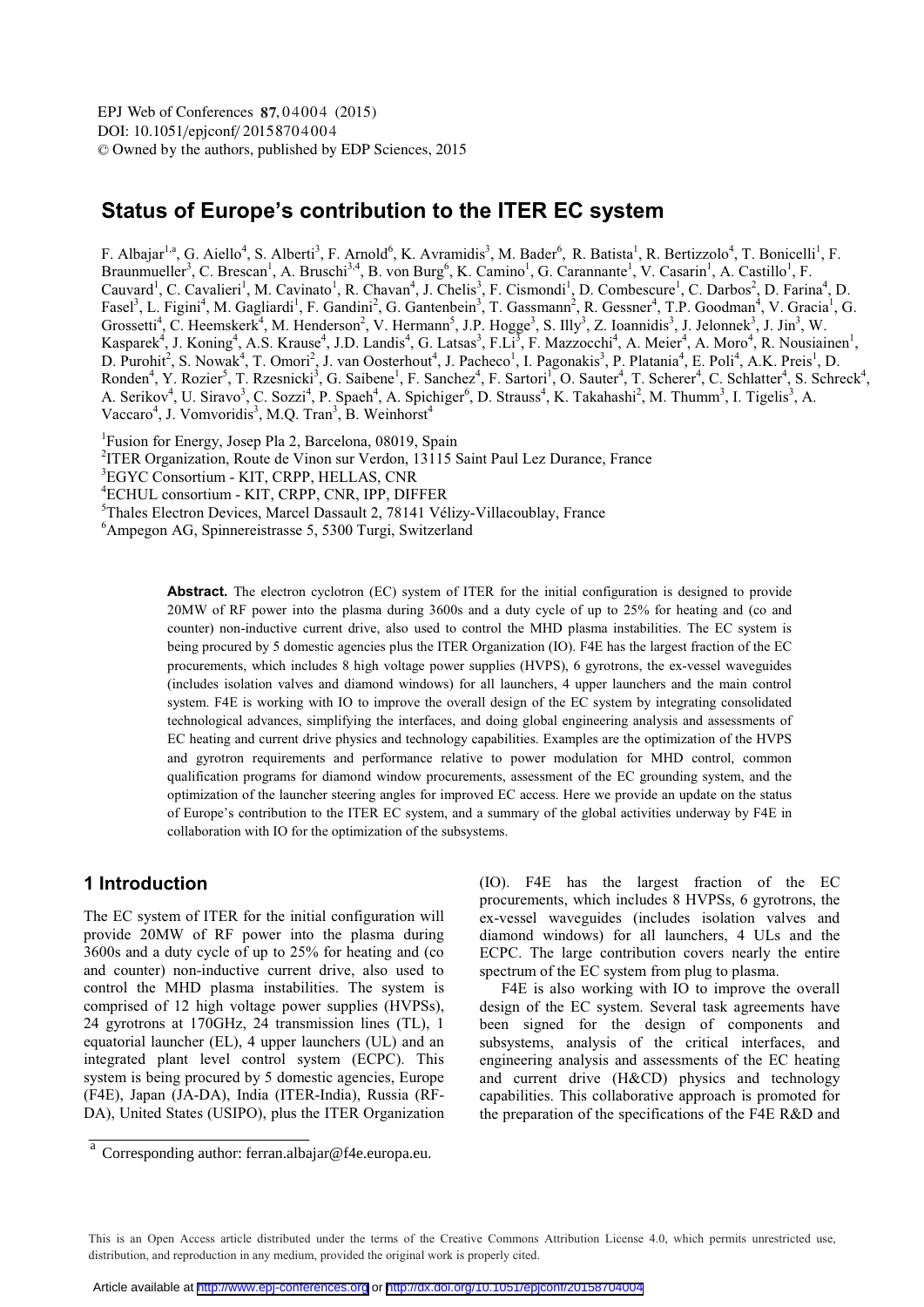supply contracts, seeking optimisations and simplifications reducing technical risks and containing cost. In addition, the strong involvement of IO during the technical monitoring of these contracts is crucial to ensure a smooth integration of the EC subsystems in ITER.

In this paper the present status of the EC subsystems under the EU responsibility is provided in Section 2, and examples of the optimisation process are presented in Section 3.

# **2 Status of the sub-systems under the EU contribution**

## **2.1 HV Power Supplies**

A number of changes have been made in the recent years to the functional configuration of the ITER EC HVPS, which was originally based on two thyristor-based PS, to accommodate for the (at least) 3 potential different gyrotron suppliers and increase the modularity, availability and performance of the system. In the present configuration one main HVPS (MHVPS) is feeding the cathode of 2 gyrotrons (instead of 12 as in the original configuration) [1]. The physical interfaces with the gyrotrons have been optimized, the power modulation frequency has increased from 1 to 5 kHz as well as the rating of the MHVPS, in a first phase from 90 A to 100 A, and finally from 100 A to 110 A, to fulfil the gyrotron requirements and allow the use of future gyrotrons with output power  $> 1$  MW.

The F4E contract for the final design, procurement, installation and commissioning on ITER site of the EU part to the EC HVPS was awarded in December 2013. During the next 6 years, Ampegon AG will work to deliver 8 MHVPS units rated at 55 kV and 110 A, 16 body power supplies (BPS) establishing the maximum gyrotron beam voltage at 90 kV in combination with the MHVPS, and the dummy loads for the MHVPS and BPS testing. The PS system will be designed to regulate the instantaneous output gyrotron beam voltage within typically 1 % from the reference and shut down in less than 10 μs in case of faults or arcs. Other important parameters for the gyrotron operation are the overshooting  $(1\%)$  and the ramp-up/down times especially during modulation at high frequency (up to 5 kHz).

The HVPS design will adopt a pulse step modulator (PSM) topology solution, which provides high efficiencies, low impact to the electrical network and very good performance [2]. The design and operation of the MHVPS and BPS are planned to be coordinated to improve the overall performance, so that one unit compensates for the voltage variation of the other. The final design of the EU HVPS is planned for the end of 2014, while the first delivery will occur about 2 years later, when the dedicated RF building of ITER will be ready for installations.



**Figure 1.** Schematic view of the MHVPS cabinet of power modules and transformers assembly

### **2.2 Gyrotrons**

It is planned that 8 gyrotrons will be used for the start-up of the first plasma in ITER, 4 of them from Russia and 4 from Japan. The EU gyrotrons will be installed for the 2<sup>nd</sup> plasma operation phase, occurring about 3 years after the 1<sup>st</sup> plasma. The current EU gyrotron activities for ITER focus on the development of a 170 GHz, 1 MW, 3600 s TE32,9-mode cylindrical-cavity gyrotron, the manufacturing design of which is chosen as close as possible to the design of the 140 GHz, 1 MW, 1800 s gyrotron for the W7-X Stellarator at IPP Greifswald [3,4]. The series production of the W7-X gyrotron at Thales Electron Devices (TED), France, is presently in the final phase (5 gyrotrons being accepted by IPP, 1 additional gyrotron is in final acceptance phase at IPP), and, therefore represents an excellent basis for the industrialisation of the gyrotrons for ITER [5]. In fact, it is well recognized by all gyrotron suppliers that due to the complexity of the tube manufacturing processes, caused by the high operating frequency (170 GHz), high output power (1 MW) and long pulse requirements (3600 s), the series production of the ITER gyrotrons will be particularly challenging to ensure the reliability of the performance.

The EU gyrotron development programme for ITER relies on a strong collaboration with the EU Fusion Labs associated in the EGYC Consortium (EPFL-CRPP/ Switzerland, KIT/ Germany, HELLAS/ Greece, IFP-CNR/ Italy), and the industrial partner TED/ France. Under this co-operative frame, the feasibility of the scientific and engineering design of the EU gyrotron has been confirmed by TED, who is in charge of the manufacturing design and the fabrication of the CW prototype. The delivery of the industrial 1 MW gyrotron prototype is planned for the  $2<sup>nd</sup>$  half of 2015, in accordance to the F4E project plan for the technical validation of the EU gyrotron. The gyrotron development programme is complemented by the KIT activities for the manufacturing of a 1 MW short-pulse (ms) modular preprototype, the construction of which is planned to be as similar as possible to the industrial prototype. The shortpulse pre-prototype is presently in the manufacturing phase. The first RF test results are expected in last quarter of 2014.

The EU gyrotron development for ITER strongly benefits from the progress made in the modelling and design capabilities due to continuously strong research in the past years. Particular focus areas have been the improvement of electron beam quality, suppression of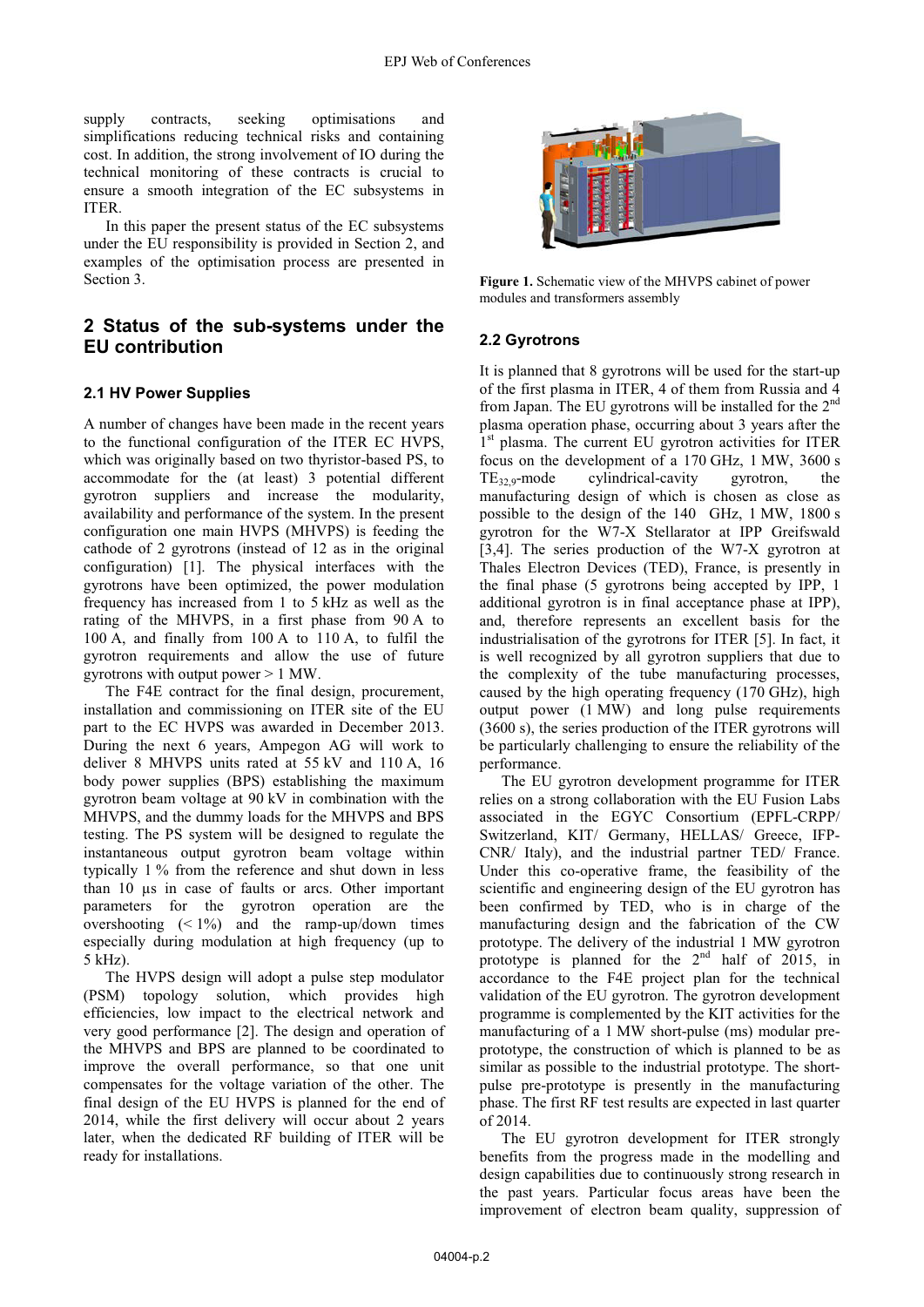parasitic effects due to low frequency oscillations, the enhancement of the quality of the output RF beam, and the reduction of the peaks of heat load at the collector.

Nevertheless, the peak ohmic loading of the cavity inner walls, which is mainly scaling with  $f^{5/2}$  where *f* is the frequency, will be high  $(2.2 \text{ kWcm}^2)$  in nominal conditions). To mitigate this risk, dedicated mock-ups of the cooling concepts are going to be fabricated and tested at the beginning of 2015. Efforts are also being made to upgrade the gyrotron test beds at CRPP and KIT for the 1 MW gyrotron prototype and short pulse pre-prototype with advanced diagnostics and suitable microwave testing components.

In parallel to the gyrotron development, the activities for the conceptual and preliminary design of the gyrotron auxiliaries, including control, cooling manifold, supporting structures, and matching optics unit have started.



**Figure 2.** Schematic view of the EU 1MW gyrotron prototype

### **2.3 EC Plant level Control System**

Due to the complexity of the ITER EC system and the numerous contributing parties, a ECPC is needed to implement the interfaces among the EC subsystems and with the ITER Central I&C, i.e. CODAC and the plasma control system (PCS) [6]. The ECPC coordinates the operation of the whole EC system, receiving requests and/or references from the PCS and providing commands to the EC subsystems to implement those requests, in a synchronized manner to setup the correct configuration. The most important role of the ECPC is to provide protection at plant level, when coordination among different subsystems is required. Most of the protection functions require switching the power supplies off in case of faults in other subsystems; it is worth noting that in some cases, e.g. arc protection, the time performance requirements are very demanding.

Given the number of subsystems and the high availability requirement of the EC system, it is envisaged to operate part of the EC system on the plasma while some of the subsystems are in testing or maintenance mode. The coherency among the subsystems in this complex operation is ensured by the ECPC. A possible

use case is the conditioning of some gyrotrons during an ITER pulse.

The design and development of the ECPC have been divided in two main phases: in the first phase, all the functions needed for the acceptance tests and integration of the subsystems will be provided, together with the functionalities needed for the first plasma. In the second phase the interface with PCS will be fully implemented and some more complex algorithms will be included for plasma control and EC operation, e.g. neoclassical tearing mode (NTM) stabilization, automatic conditioning of gyrotrons. At each phase all the needed protection functions will be identified and implemented.

The conceptual design review of the plant controller was successfully completed in November 2013. The design process included the identification of the main control and protection functions starting from an analysis of the EC control in existing tokamaks (AUG, DIII-D, FTU, JT60, TCV), the specific adaptation to the projected operation of ITER, and the individual allocation of the various functions to the different controllers at plant and subsystem levels. The proposed I&C architecture for the overall EC plant is shown in the Fig.3.

Future activities include the finalization of the design in 2015 and the development of a preliminary version of the ECPS to be used for the factory acceptance tests of the various subsystems in 2016; the installation at the ITER site is envisaged in 2017 in time for the start of the on-site acceptance tests of the subsystems.



**Figure 3.** I&C architecture of the ECPC consisting of a slow controller implementing the slow control and protection functions, a fast controller for the control functions requiring a cycle time in the range of few milliseconds, and a fast protection controller to switch off the PS in few microseconds.

#### **2.4 Upper Launchers**

The four ITER EC ULs are plasma facing port plugs located in the upper ports of the ITER tokamak. The development of the UL final design is coordinated by F4E under an ITER task agreement. The engineering activities are performed by the European ECH Upper Launcher Consortium of Associations ECHUL-CA (KIT/ Germany, CNR/ Italy, CRPP/ Switzerland, Differ/ Netherlands, IPP and IPF/ Germany). Each launcher is made by a port plug housing all in vessel components and by an ex-vessel waveguide system (8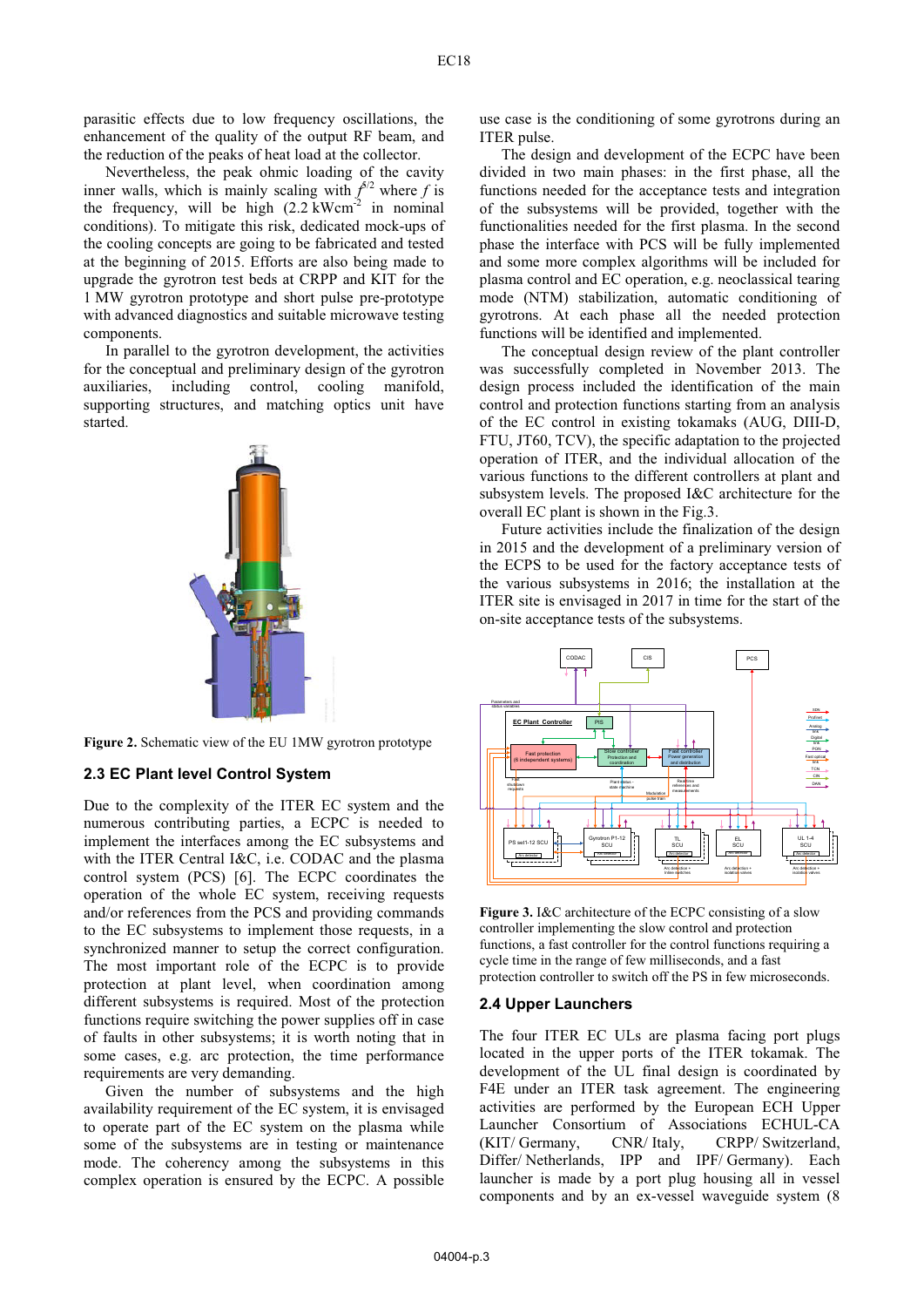beam lines each) comprising waveguides, metre bends, isolation valve and diamond window.

The main purpose of the ULs is to drive local current with the aim to suppress NTMs. The UL is also designed to provide plasma breakdown and burn-through assist, current profile control, off-axis current drive in advanced scenarios and heating. Since the launcher is part of the ITER vacuum and first confinement boundary there are also several other key functions and requirements that the design is subjected to, including confinement of radioactive gas, neutron shielding and leak tightness under high-vacuum.

The main technological challenges for the EC UL include the ability to provide reliable and accurate steering of the mm-wave beam (front-steering mechanism assembly), an optical system with desired focusing and power handling (in-vessel mirror system,  $\sim$  4 MWm<sup>-2</sup>) and producing low stray radiation (analysis and testing). First wall elements have to be designed to allow beam propagation and sustain plasma loads (0.35 MWm-2 steady state and flash thermal radiation loads during disruptions of 10  $M \text{J} \text{m}^{-2} \text{s}^{1/2}$  for 10 ms), while the port plug structure is designed to be rigid to handle electromagnetic and seismic loads with minimal deflections (< 10 mm for 8 m length). Outside the vacuum boundary, the most challenging component is the high-power low-loss diamond window that provides the mm-wave transmission as well as the vacuum and safety function of primary confinement. In addition, a complete new design of the ex-vessel waveguide is in progress, since commercial off-the-shelf items (e.g. waveguide couplings) do not meet the stringent alignment requirements and are not suitable for ITER applications (compliance with vessel movements during baking, disruptions and seismic events).

These technical challenges have been either solved or under verification and qualification. However, new issues have arisen due to incomplete definition of technical requirements, changing interfaces, unclear safety qualification procedures and material requirements.

The current design strategy is based on a combination of design-by-analysis methods and prototypes testing, which is used for the qualification and verification of design aspects, demonstration of safety compliance and to prove the manufacturability of components. At present, five areas for prototyping testing and qualification are foreseen, to finalise and validate the design of the system: the microwave components (couplings, mirrors, isolation valve, etc.), diamond window assembly, port plug structure with blanket shield module, steering mirror assembly and mock-ups for diagnostics and ancillaries.

The complexity of the design, analysis and testing activities is managed following a formal system engineering approach. In-depth analysis and review is performed between ITER and F4E of the technical requirements and documentation for the launcher design, while considering the entire life-cycle of the system. For example, the load specifications are being defined not only considering the operational load conditions, but including also the loads associated to other phases of the life-cycle, such as testing, transport, manufacturing, installation, commissioning and maintenance. Dedicated

databases and procedures have been developed to support the execution, review and archive of engineering analysis involving large amount of models and data that, particularly in case of components providing an important nuclear safety function (SIC), have to comply with very strict quality requirements for traceability and verification. The frequent changes to the system interfaces, both in-vessel and ex-vessel, have required strengthening of the control and management of the system configuration. This includes detailed reviews of the UL space allocation models, interface control documents and design environment, which are being performed in close collaboration with the ITER EC team.

The code and standards strategy for the design and fabrication of the UL have been defined based on comparative assessments between the available industrial codes (ASME, RCC-MR, EN standards, etc.) and taking into account the lessons learnt from the manufacturing and qualification of other ITER systems. The established strategy involves the use of non-nuclear codes (i.e. ASME VIII Div.2) for the design of the UL components that are not part of the first confinement system, to reduce costs and technical complexity for manufacturing and engineering validation. The SIC components are designed following the rules of ASME III. The rules from industrial codes and standards are then complemented with ITER-specific requirements associated to quality, vacuum and nuclear aspects. When industrial codes for nuclear use are not available (such as for the diamond window) an extensive prototype and qualification programme is established aimed at proof of design and establishment of a quality process for the series production.



**Figure 4.** Schematic view of the port plug structure and invessel components

# **3 Activities for the optimisation of the EC system**

Although the main technical specifications of the various EC subsystems are already frozen and the subsystems are progressing towards the final design status, there is still room for some optimisations, in particular regarding interfaces, procurement of critical common components and integration [7]. Running activities on this front are the assessment of the EC grounding network, common qualification programs for diamond window procurements, FMEA of the EC system, and the physics study aiming at assessing the level of EC power required for the various heating and current drive application on ITER ranging from initial break down, ramp-up assist,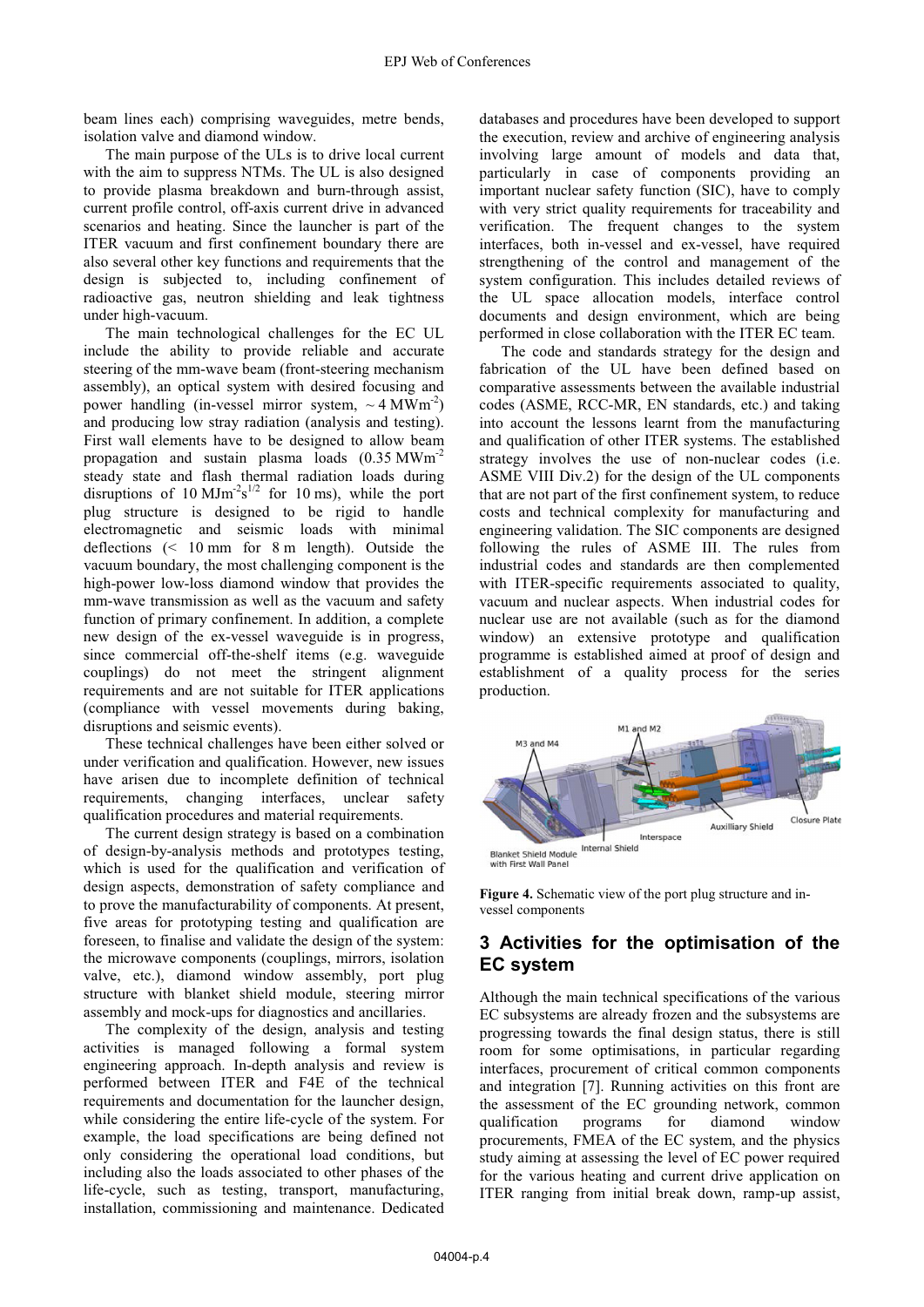MHD control, current profile tailoring, through to the end of the pulse. The latter analysis will then be coupled with the ECPC design and interface with PCS for an optimized and coherent EC plant. In addition, F4E has agreed to embark on an integrated ECE system coupled with the launchers, which offers a line of sight ECE viewing system for simplifying the feedback control for NTM and sawtooth control.

In general, the assessment of the optimal solution is complex, since each sub-system is strongly impacted by the design and performance of the others, which, in turn, may be under the responsibility of another Party. However, it is a great opportunity to enhance the overall performance in the light of the recent technology developments. We take in the following, as an example, the IO physics requirement to modulate the EC power for NTM stabilisation and the optimization of the launcher steering angles for improved EC access.

### **3.1 EC power modulation requirements**

It is well known that NTM instabilities in ITER may lead to an increase of the radial transport in rotating magnetic islands, causing a significant degradation of the confinement and reduction of the core temperature and plasma pressure. In addition, they can ultimately result in plasma disruptions. The NTM instabilities could therefore reduce the performance of the ITER plasma scenarios and need to be actively controlled. The strategy selected in ITER to control NTMs is to drive off-axis EC co-current to replace the missing bootstrap current in the magnetic islands [8]. This method, although challenging for the alignment of the ECCD with the magnetic island surface by the use of appropriate control schemes and actuators, has been shown to be successful in present day tokamak experiments (ASDEX-Upgrade, DIII-D, JT-60U, TCV). It has been predicted and experimentally observed that the efficiency of the stabilisation can be increased when the ECCD is applied to the O-point of the island, which is rotating poloidally. This requires modulating the EC injected power in phase with the island by implementing a feedback plasma control and acting on the EC power supplies that provide the voltage and current to the gyrotron electrodes.

Various options exist to achieve this functionality with the EC system:

- Switching ON/OFF both the cathode and body voltage, sufficiently fast (especially for the 5 kHz regime), typically in less than 50 μs, and limiting the voltage overshooting. This solution increases the complexity of the HVPS (and their dissipation losses).

Maintaining the cathode voltage constant and modulating the body voltage from nominal to a value reducing at least 50 % the gyrotron output power. While this option could be acceptable for the plasma stabilisation requirements and relaxes the design of the HVPS, it introduces an additional heat load (of typically about 25 %) on the gyrotron collector which could endanger its lifetime.

- Similarly as in the previous, the body voltage could be maintained constant while partially modulating the cathode voltage. This modulation regime would allow achieving power modulation depth of 50 % or more and keeping the average power deposition on the collector to levels similar to continuous operation. This regime is subject to experimental validation to assess the gyrotron operational limits under which there are no reflected electrons influencing the interactions.

- For the triode-type gyrotrons provided by JA-DA the possibility exists to switch only the anode voltage and keep the MHVPS and BPS ON.

- The individual modulation frequency of the HVPS units could decrease if the gyrotrons are switched in groups in a synchronized way to achieve the required overall variation of the total output power. The complexity in this case is partially shifted to the EC controllers.

The detailed analysis done by F4E and IO involving industry for diode-type gyrotrons concluded that the option of switching ON/OFF both MHVPS and BPS was the most reliable and efficient solution for the EC system.

### **3.2 EC power deposition accessibility**

The uniqueness of an EC system as compared to other H&CD systems is that the power deposition can be extremely localized and that the location can be steered using external actuators (steering mirrors). Application of localized H&CD is useful across nearly the entire plasma cross section, for example: on axis heating for impurity control, mid radius for current profile tailoring and sawtooth control, to the outer half of the plasma for NTM control.

The design of the upper and equatorial launchers has been optimized in a 3 step process, with the objective to increase power deposition accessibility across nearly the entire plasma cross section. Prior to 2006, the EL had limited access over the range of  $\sim 0.2 < \rho < 0.42$ , while the UL limited to  $\sim 0.5 < \rho < 0.82$ , resulting in 'no access' zones in the plasma center and at mid radius. EU initiated a series of proposed modifications to both the EL (adding small toroidal tilt angles) for more central access, and spread out the steering range of the UL upper (USM) and lower (LSM) steering mirrors for access at mid radius [9,10]. The IO initiated these changes in 2010 and achieved the access as shown (blue line) in Figure 5.

More recently, IO, EU and JA-DA have studied changing the EL from toroidally steering the beams to a poloidal steering. Poloidal steering can provide access out to  $\rho$  < 0.6, and with  $\sim$  025° toroidal injection angle, the net EC driven current would more than double in the range of  $\sim 0.42 < \rho < 0.6$  [11]. The poloidal steering EL was implemented in the design basis in 2014, and filled in the 'hole' of EC access at mid radius, as shown in Figure 5 (green line).